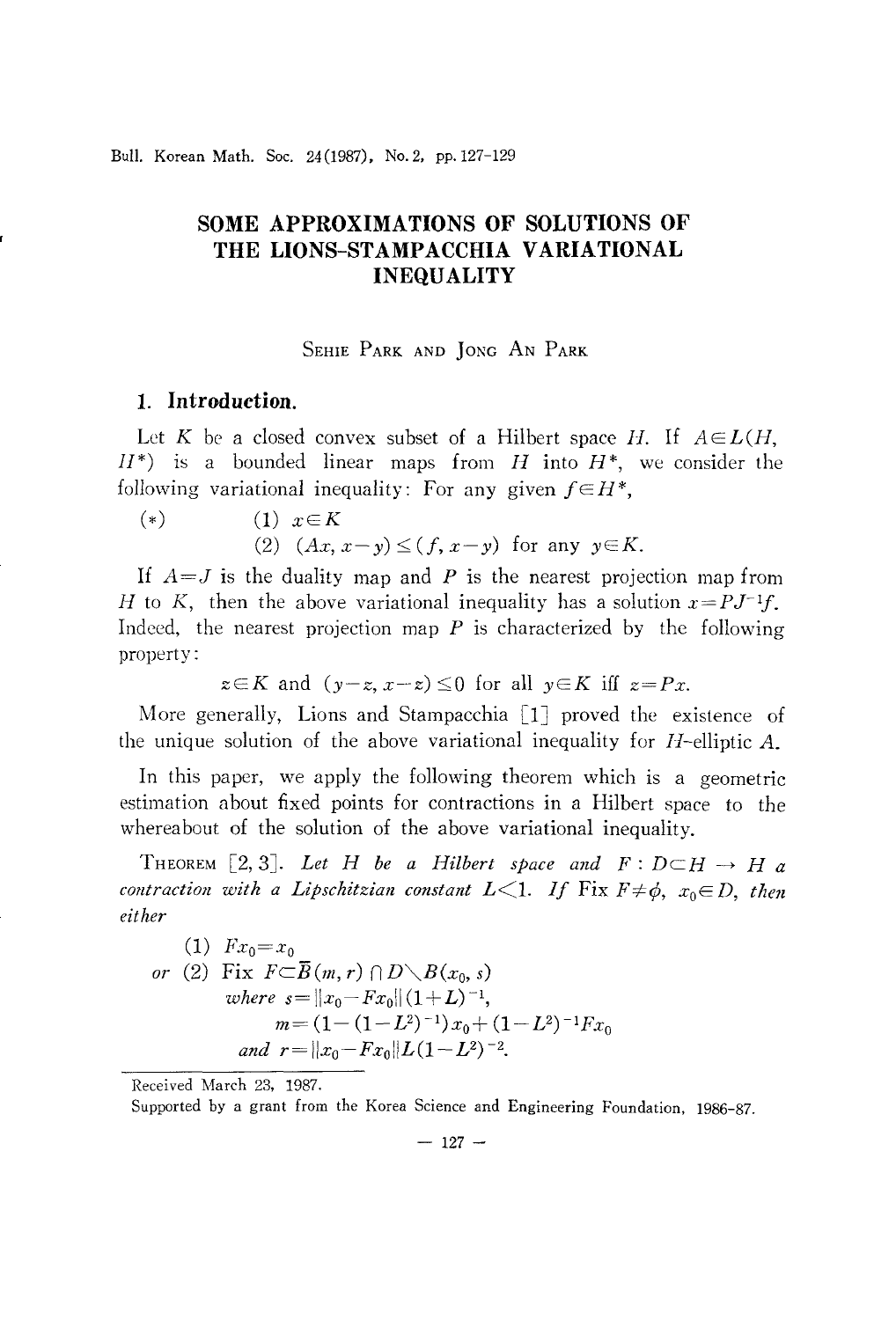### **2. Main Result.**

We apply the above theorem to the result of Lions and Stampacchia and obtain the whereabouts of the unique solution of the variational inequality (\*). For any given  $f \in H^*$  in (\*) we define a map  $F: K$  $\rightarrow K$  as  $Fx = P(x - \rho J^{-1}(Ax - f))$  for all  $x \in K$ , where *J* is the duality map and  $\rho > 0$ . By using the map *F* we find a localization of the solution of  $(*)$  in the following:

**THEOREM.** Suppose  $A \in L(H, H^*)$  is H-elliptic: there exists  $c > 0$  such *that for any*  $x \in H$ ,  $(Ax, x) \ge c||x||^2$ . *If* we *choose*  $\rho = c||A||^{-2}$ , *then F has the unique fixed point in K which is the unique solution in* (\*). *In case that*  $Fx_0$  *is not a solution of* (\*),  $x_0 \in K$ , *the solution of* (\*) *is in*  $\overline{B}(m,r) \setminus B(x_0,s)$  *where*  $s = ||x_0 - Fx_0|| (1+L)^{-1}$ ,  $L^2 = 1 - c\rho$ ,  $m = (1 (c\rho)^{-1}x_0 + (c\rho)^{-1}Fx_0$  *and*  $r = ||x_0 - Fx_0||(1-c\rho)^{\frac{1}{2}}(c\rho)^{-2}$ .

*Proof.* The variational inequality (\*) is restated as the following conditions: For any  $y$  in  $K$ ,

$$
(Ax-f, x-y) \le 0
$$
  
iff  $(J^{-1}(Ax-f), x-y) \le 0$   
iff  $(\rho J^{-1}(Ax-f), x-y) \le 0$  for any  $\rho > 0$   
iff  $(x-x+\rho J^{-1}(Ax-f), x-y) \le 0$  for any  $\rho > 0$ .

By the characterization of the nearest projection *P* on *K* we have the following equivalent condition for the solution x in  $(*)$ :

$$
x = P(x - \rho J^{-1}(Ax - f)).
$$

That is, *x* is the fixed point of *F*. Therefore, if we may choose  $\rho > 0$ so small that F is a contraction with a Lipschitzian constant  $L<1$ , then we apply the above theorem to this setting. We estimate

$$
||Fx-Fy||=||P(x-\rho J^{-1}(Ax-f))-P(y-\rho J^{-1}(Ay-f))||
$$
  
\n
$$
\leq ||x-y-\rho J^{-1}A(x-y)||
$$
  
\n
$$
\leq ||I-\rho J^{-1}A|| ||x-y||.
$$

To evaluate the norm of  $I-\rho J^{-1}A$ , we have

$$
\|(I-\rho J^{-1}A)x\|^2\!=\!\|x\|^2\!+\!\rho^2\|J^{-1}Ax\|^2\!-\!2\rho(x,J^{-1}Ax)
$$

and

$$
||J^{-1}Ax||^2 = ||Ax|| \le ||A|| ||x||.
$$

Since *A* is H-elliptic,